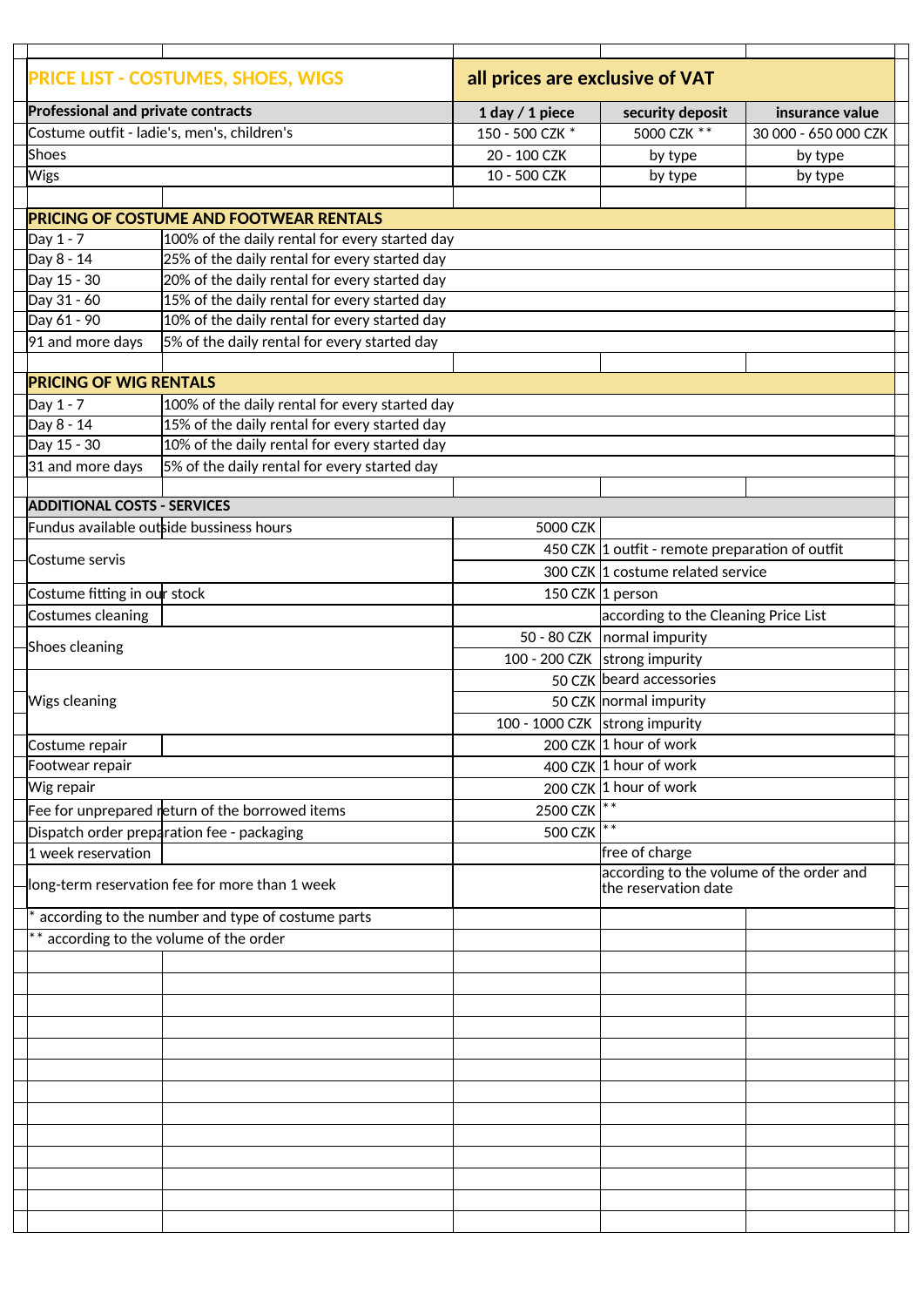| <b>PRICE LIST - COSTUMES</b>       |                            |                                  |                          |  |
|------------------------------------|----------------------------|----------------------------------|--------------------------|--|
| <b>MEN'S COSTUMES:</b>             |                            | <b>WOMAN'S COSTUMES:</b>         |                          |  |
| <b>MEDIEVAL</b>                    | daily rental               | <b>MEDIEVAL</b>                  | daily rental             |  |
| ltunics                            | 50 CZK                     | laristocratic dress              | 80 - 100 CZK             |  |
| medival tunics                     | 40 - 60 CZK                | folk dress                       | 50 CZK                   |  |
| scapulars                          | 30 - 60 CZK                | bottom dress                     | 20 CZK                   |  |
|                                    | 50 - 100 CZK               |                                  | 50 CZK                   |  |
| priestly chasubles<br>cloaks       |                            | <b>Inuns</b><br>cloaks           |                          |  |
| priest's gowns, cassocks           | 30 - 70 CZK<br>50 CZK      | scapulars                        | 40 CZK<br>30 CZK         |  |
|                                    |                            |                                  |                          |  |
| pants                              | 20 - 30 CZK<br>10 - 30 CZK | headgear<br>small accessories    | 10 - 30 CZK              |  |
| headgear<br>small accessories      | $1 - 50$ CZK               | shoes                            | 1 - 50 CZK<br>5 - 40 CZK |  |
|                                    |                            |                                  | daily rental             |  |
| shoes                              | 5 - 40 CZK                 | <b>RENAISSANCE - ART NOUVEAU</b> |                          |  |
| <b>RENAISSANCE - ROCOCO</b>        | daily rental               | aristocratic dress               | 150 - 400 CZK            |  |
| suit (doublet, waistcoat, pant)    | 100 - 400 CZK              | folk dress                       | 80 - 200 CZK             |  |
| doublet                            | 70 CZK                     | ladies suit                      | 150 - 400 CZK            |  |
| waistcoat                          | 40 CZK                     | bodice                           | 40 CZK                   |  |
| pants                              | 30 CZK                     | blouse                           | 30 CZK                   |  |
| cloak / coat                       | 40 - 50 CZK                | aristocratic skirt               | 50 CZK                   |  |
| shirt                              | <b>15 CZK</b>              | folk skirt                       | 40 CZK                   |  |
| hat                                | 10 - 30 CZK                | jacket / top                     | 40 - 50 CZK              |  |
| small accessories                  | $1 - 50$ CZK               | coats                            | 50 CZK                   |  |
| shoes                              | 5 - 40 CZK                 | long cloak                       | 50 CZK                   |  |
| 19 CENTURY - PRESENT               | daily rental               | short cloak                      | 30 CZK                   |  |
| suit (jacket, waistcoat, trousers) | <b>100 CZK</b>             | lhats                            | 10 - 30 CZK              |  |
| jacket                             | 40 CZK                     | bonnets, headdress               | 10 - 20 CZK              |  |
| lwaistcoat                         | 30 CZK                     | small accessories                | 1 - 50 CZK               |  |
| pants                              | 30 CZK                     | <b>Ishoes</b>                    | 5 - 40 CZK               |  |
| coat                               | 45 CZK                     | <b>20 CENTURY - PRESENT</b>      | daily rental             |  |
| shirt                              | 10 CZK                     | dress                            | 10 - 100 CZK             |  |
| T-shirt                            | 10 - 15 CZK                | ladies suit                      | <b>100 CZK</b>           |  |
| sweater                            | 30 CZK                     | blouse                           | 30 CZK                   |  |
| hats                               | 10 - 30 CZK                | skirt                            | 30 - 40 CZK              |  |
|                                    |                            | jacket / top                     | 40 CZK                   |  |
| caps                               | 10 CZK                     |                                  |                          |  |
| small accessories                  | 1 - 50 CZK                 | trousers                         | 30 CZK                   |  |
| shoes                              | 5 - 40 CZK                 | T-shirt                          | 10 - 15 CZK              |  |
|                                    |                            | sweater                          | 30 CZK                   |  |
|                                    |                            | hats                             | 10 - 30 CZK              |  |
|                                    |                            | cap / beret                      | 10 CZK                   |  |
|                                    |                            | small accessories                | 1 - 50 CZK               |  |
|                                    |                            | shoes                            | 5 - 50 CZK               |  |
|                                    |                            |                                  |                          |  |
| <b>PRICE LIST - SHOES</b>          |                            | <b>PRICE LIST - WIGS</b>         |                          |  |
|                                    | daily rental               |                                  | daily rental             |  |
| low shoes (ladies, mens, children) | 5 - 25 CZK                 | ladies wig                       | 70 - 100 CZK             |  |
| semi-high and high shoes (ladies,  |                            | mens wig                         | 70 - 100 CZK             |  |
| mens, children)                    | 20 - 40 CZK                | hair accessories                 | 15 - 40 CZK              |  |
|                                    |                            | beard accessories                | 50 - 200 CZK             |  |
|                                    |                            | make-up tools                    | 10 - 500 CZK             |  |
|                                    |                            |                                  |                          |  |
|                                    |                            |                                  |                          |  |
|                                    |                            |                                  |                          |  |
|                                    |                            |                                  |                          |  |
|                                    |                            |                                  |                          |  |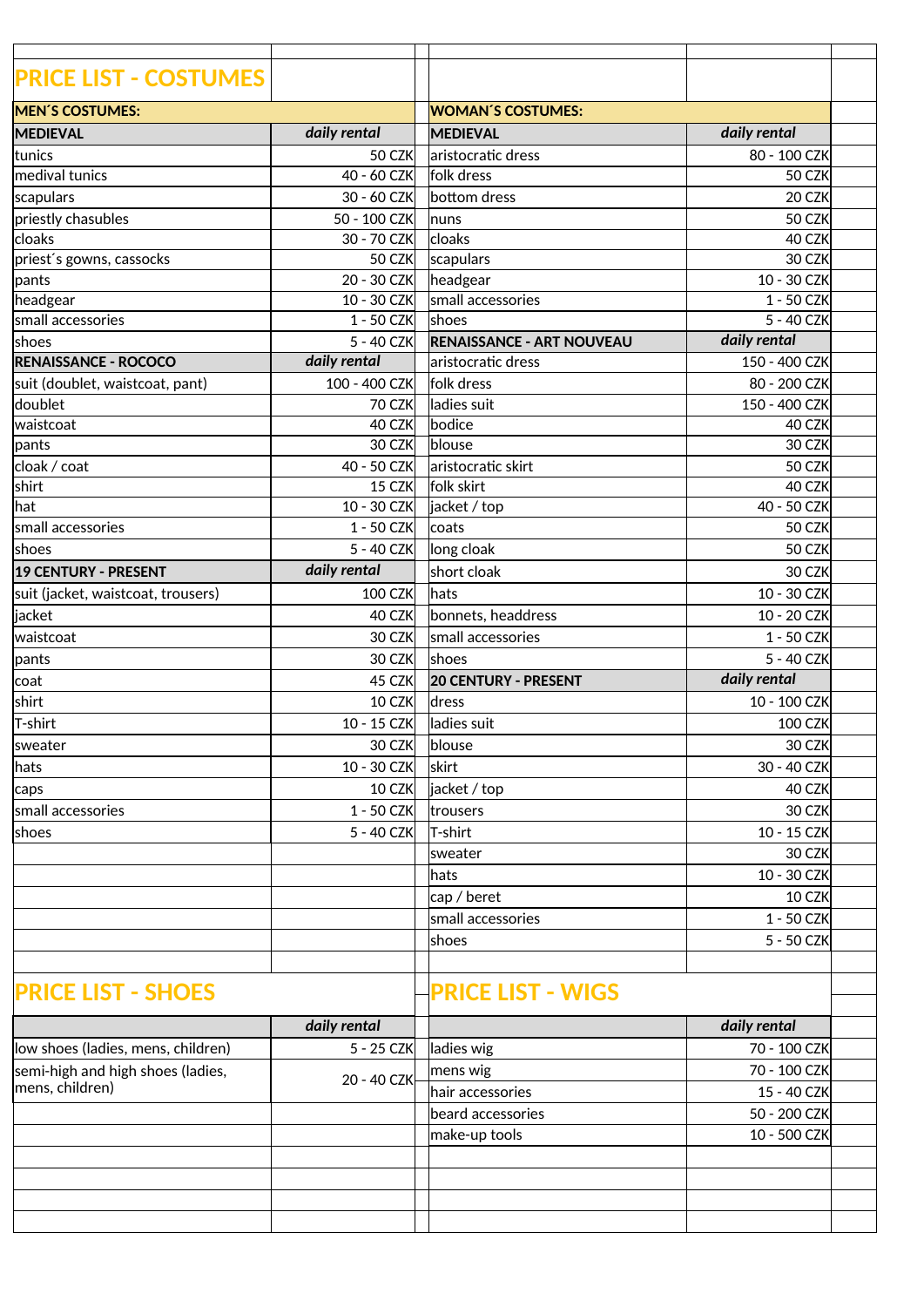## **CLEANING PRICELIST**

|                                                                          | price excluding VAT |                     |                                  |
|--------------------------------------------------------------------------|---------------------|---------------------|----------------------------------|
| <b>WOMEN'S COSTUMES</b>                                                  | <b>CZK</b>          | <b>EUR</b>          | <b>USD</b>                       |
| dress smooth, short                                                      | 150 - 180 CZK       | $6,00 - 7,20$ €     | $6,80 - 8,20$ \$                 |
| long smooth dress, short dress decorated, pleated                        | 170 - 200 CZK       | 6,80 - 8,00 €       | $7,70 - 9,10$ \$                 |
| long dress - historical simple, evening, simple, ladies suit             | 300 CZK             | 12,0 €              | 13,60\$                          |
| long dress - historical "noble", large evening dress                     | 350 - 1 000 CZK     | 14,00 - 40,00 €     | 15,90 - 45,50 \$                 |
| silk blouse, decorated bodice                                            | 80 - 100 CZK        | 3,20 - 4,00 €       | $3,60 - 4,50$ \$                 |
| stays                                                                    | 200 CZK             | 8,00€               | $9,10$ \$                        |
| skirt smooth, short                                                      | <b>120 CZK</b>      | 4,80€               | $5,50$ \$                        |
| skirt long smooth, pleated                                               | 150 - 170 CZK       | $6,00 - 6,80 \in$   | $6,80 - 7,70$ \$                 |
| long skirt (pleated, elaborately designed)                               | 160 - 200 CZK       | 6,40 - 8,00 €       | 7,30 - 9,10 \$                   |
| period underskirt                                                        | 150 - 300 CZK       | 6,00 - 12,00 €      | 6,80 - 13,60 \$                  |
| women's vest, bolero                                                     | <b>120 CZK</b>      | 4,80€               | $5,50$ \$                        |
| shorts                                                                   | <b>100 CZK</b>      | 4,00€               | 4,50\$                           |
| long trousers                                                            | <b>120 CZK</b>      | 4,80€               | $5,50$ \$                        |
| jacket, women's jacket, saque                                            | 160 - 200 CZK       | 6,40 - 8,00 €       | 7,30 - 9,10 \$                   |
| <b>MEN'S COSTUMES</b>                                                    | <b>CZK</b>          | <b>EUR</b>          | <b>USD</b>                       |
| suit (jacket, vest, trousers)                                            | 370 CZK             | 14,80€              | 16,80\$                          |
| suit - tailcoat (coat, jacket, tuxedo), pants, vest                      | 400 - 450 CZK       | 16,00 - 18,00 €     | 18,20 - 20,50 \$                 |
| suit (jacket, trousers)                                                  | 270 CZK             | 10,80€              | 12,30\$                          |
| jacket                                                                   | 150 - 200 CZK       | $6,00 - 8,00 \in$   | $6,80 - 9,10$ \$                 |
| leatherette jacket, jacket with leatherette sleeves or leatherette front | 350 - 400 CZK       | 14,00 - 16,00 €     | 15,90 - 18,20 \$                 |
| tailcoat, morning coat, jacket, tuxedo, dinner jacket                    | 170 - 200 CZK       | 6,80 - 8,00 €       | 7,70 - 9,10 \$                   |
| vest                                                                     | <b>120 CZK</b>      | 4,80€               | $5,50$ \$                        |
| vest decorated                                                           | 120 - 150 CZK       | 4,80 - 6,00 €       | $5,50 - 6,8$ \$                  |
| shorts, breeches                                                         | <b>100 CZK</b>      | 4,00€               | 4,50\$                           |
| long trousers                                                            | <b>120 CZK</b>      | 4,80€               | $5,50$ \$                        |
|                                                                          |                     |                     |                                  |
| shirts                                                                   | 80 CZK              | 3,20€               |                                  |
| tunic, fur, short jacket, doublet                                        | 150 - 250 CZK       | 6,00 - 10,00 €      | $3,60$ \$<br>$6,80 - 11,40$ \$   |
| <b>WOMEN'S, MEN'S COSTUMES</b>                                           | <b>CZK</b>          | <b>EUR</b>          | <b>USD</b>                       |
| T-shirt                                                                  | 50 CZK              | 2,00€               | $2,30$ \$                        |
| coat, paletot                                                            | 180 - 250 CZK       | 7,20 - 10,00 €      | 78,20 - 11,40 \$                 |
| lcoat                                                                    | $200 - 600$ CZK     | 8,00 - 24,00 €      | $9,10 - 27,30$ \$                |
| synthetic velure, leatherette coat                                       | 600 CZK             | 24,00€              |                                  |
| coat, paletot synthetic fur                                              | 600 CZK             | 24,00€              |                                  |
| sweater, light sweatshirt                                                | 80 CZK              | 3,20€               | 27,30\$<br>27,30\$<br>$3,60$ \$  |
| winter sweater, thick, thick sweatshirt                                  | 80 CZK              | 3,20€               |                                  |
| bathrobe                                                                 | <b>160 CZK</b>      | 6,40€               |                                  |
| nightgown, underwear                                                     | <b>140 CZK</b>      | 5,60€               | $3,60$ \$<br>7,30\$<br>$6,40$ \$ |
| pyjamas                                                                  | <b>180 CZK</b>      | 7,20€               | 8,20\$                           |
| stockings, knee-high socks, leotards, unitards                           | 50 CZK              | 2,00€               | $2,30$ \$                        |
| summer jacket                                                            | 160 - 200 CZK       | $6,40 - 8,00 \in$   | 7,30 - 9,10 \$                   |
| warm winter jacket                                                       | 180 - 200 CZK       | 7,20 - 8,00 €       | 8,20 - 9,10 \$                   |
| ski jacket, down jacket                                                  | 250 - 300 CZK       | $10,00 - 12,00 \in$ |                                  |
| leatherette jacket, synthetic velure                                     | <b>500 CZK</b>      | 20,00 €             | 11,40 - 13,60 \$<br>22,70\$      |
| warm vest                                                                | <b>160 CZK</b>      | 6,40€               | 7,30\$                           |
| down vest                                                                | 190 CZK             | 7,60€               | 8,60\$                           |
| ski pants                                                                | <b>190 CZK</b>      | 7,60€               |                                  |
| warm overalls                                                            | 250 CZK             | 10,00€              |                                  |
| liner for jacket or coat                                                 | <b>160 CZK</b>      | 6,40€               | 8,60\$<br>11,40\$<br>7,30\$      |
| jabot, blouse with embroidered gathered sleeves (rukávce)                | 70 - 100 CZK        | 2,80 - 4,00 €       | 3,20 - 4,50 \$                   |
| ties, bow ties                                                           | 50 CZK              | 2,00€               | $2,30$ \$                        |
| stockings, knee-high socks, leotards, unitards                           | <b>50 CZK</b>       | 2,00€               | 2,30\$                           |
| women's hats, caps, headbands                                            | 100 - 1 000 CZK     | 4,00 -40,00 €       | 4,50 - 45,50 \$                  |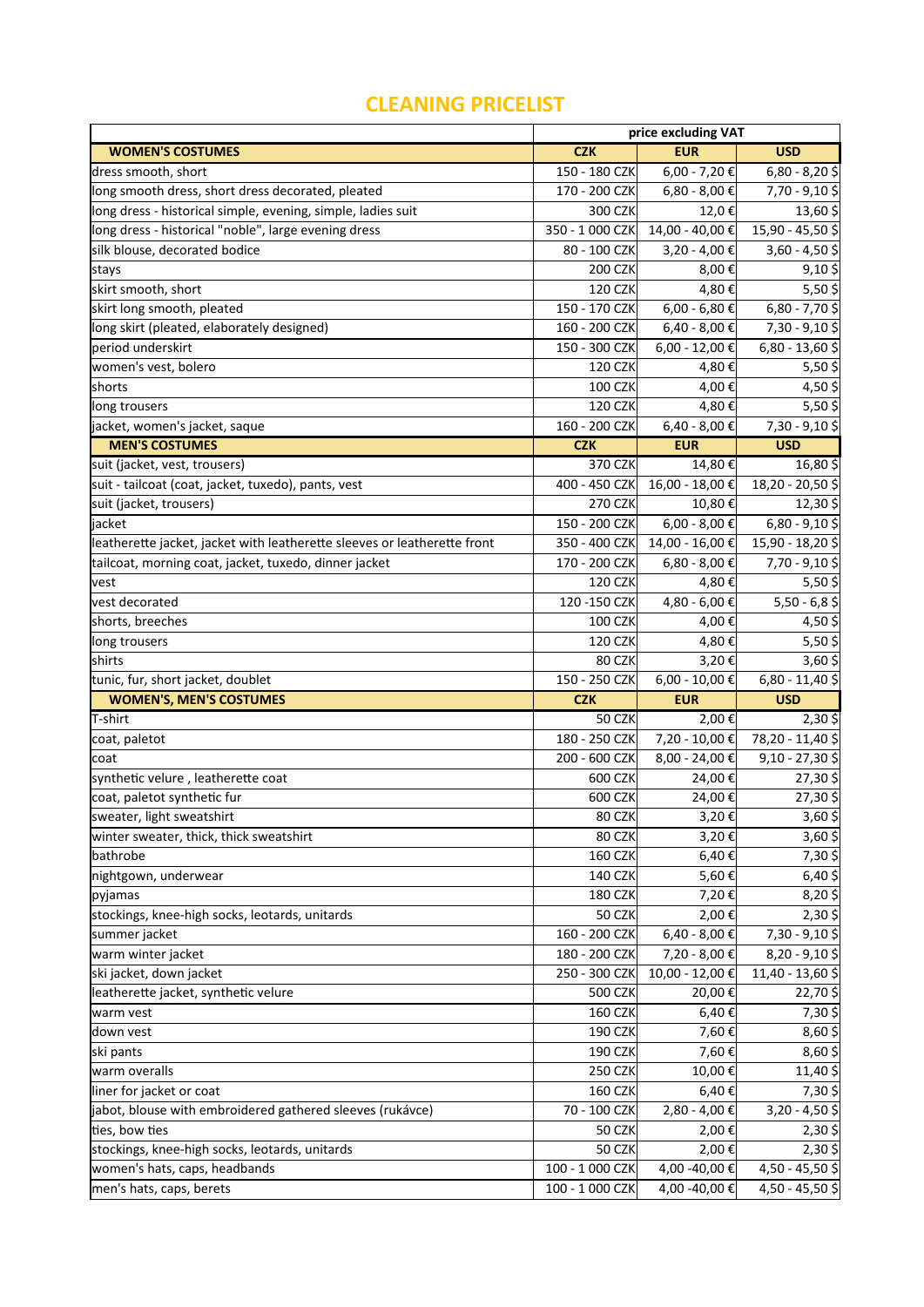| ruff                                                 | 200 - 1 000 CZK | $8,00 - 40,00 \in$ | $9,10 - 45,50$ \$ |
|------------------------------------------------------|-----------------|--------------------|-------------------|
| hard collars                                         | 200 - 500 CZK   | $8,00 - 20,00$ €   | $9,10 - 22,70$ \$ |
| lsmall accessories                                   | 50 - 500 CZK    | 2,00 - 20,00 €     | 2,30 - 22,70 \$   |
| <b>WORKING CLOTHES</b>                               | <b>CZK</b>      | <b>EUR</b>         | <b>USD</b>        |
| blouse, overalls (work trousers)                     | <b>120 CZK</b>  | 4,80€              | $5,50$ \$         |
| smock, blouse, thick pants, jeans, slacks, dungarees | <b>150 CZK</b>  | 6,00 €             | $6,80$ \$         |
| warm jacket - donkey jacket, vest with fur lining    | 230 CZK         | 9,20€              | 10,50\$           |
| salopettes, overalls                                 | 140 - 160 CZK   | 5,60 - 6,40 €      | $6,40 - 7,30$ \$  |
| llined work overalls                                 | 320 CZK         | 12,80 €            | 14,50 \$          |
| working coat with fur lining (sheepskin, rabbit)     | 550 CZK         | 22,00 €            | 25,00\$           |
| warming vest                                         | <b>160 CZK</b>  | 6,40 €             | 7,30\$            |
| small items                                          | <b>50 CZK</b>   | 2,00 €             | $2,30$ \$         |
| <b>FOOTWEAR</b>                                      | <b>CZK</b>      | <b>EUR</b>         | <b>USD</b>        |
| normally soiled footwear                             | 80 - 100 CZK    | 3,20 - 4,00 €      | $3,60 - 4,50$ \$  |
| heavily soiled footwear                              | 120 - 220 CZK   | 4,80 - 8,80 €      | 5,50 - 10,00 \$   |
| <b>WIGS</b>                                          | <b>CZK</b>      | <b>EUR</b>         | <b>USD</b>        |
| hair accessories                                     | 60 CZK          | 2,40 €             | 2,70\$            |
| normally soiled wigs                                 | 60 CZK          | 2,40 €             | $2,70$ \$         |
| heavily soiled wigs                                  | 150 - 1 000 CZK | $6,00 - 40,00$ €   | $6,80 - 45,50$ \$ |

**Excessively soiled costumes, wigs, shoes (mud, strong makeup, paint, wax, blood, strong odour, urine, excrement, etc.) - SURCHARGE up to 100%!**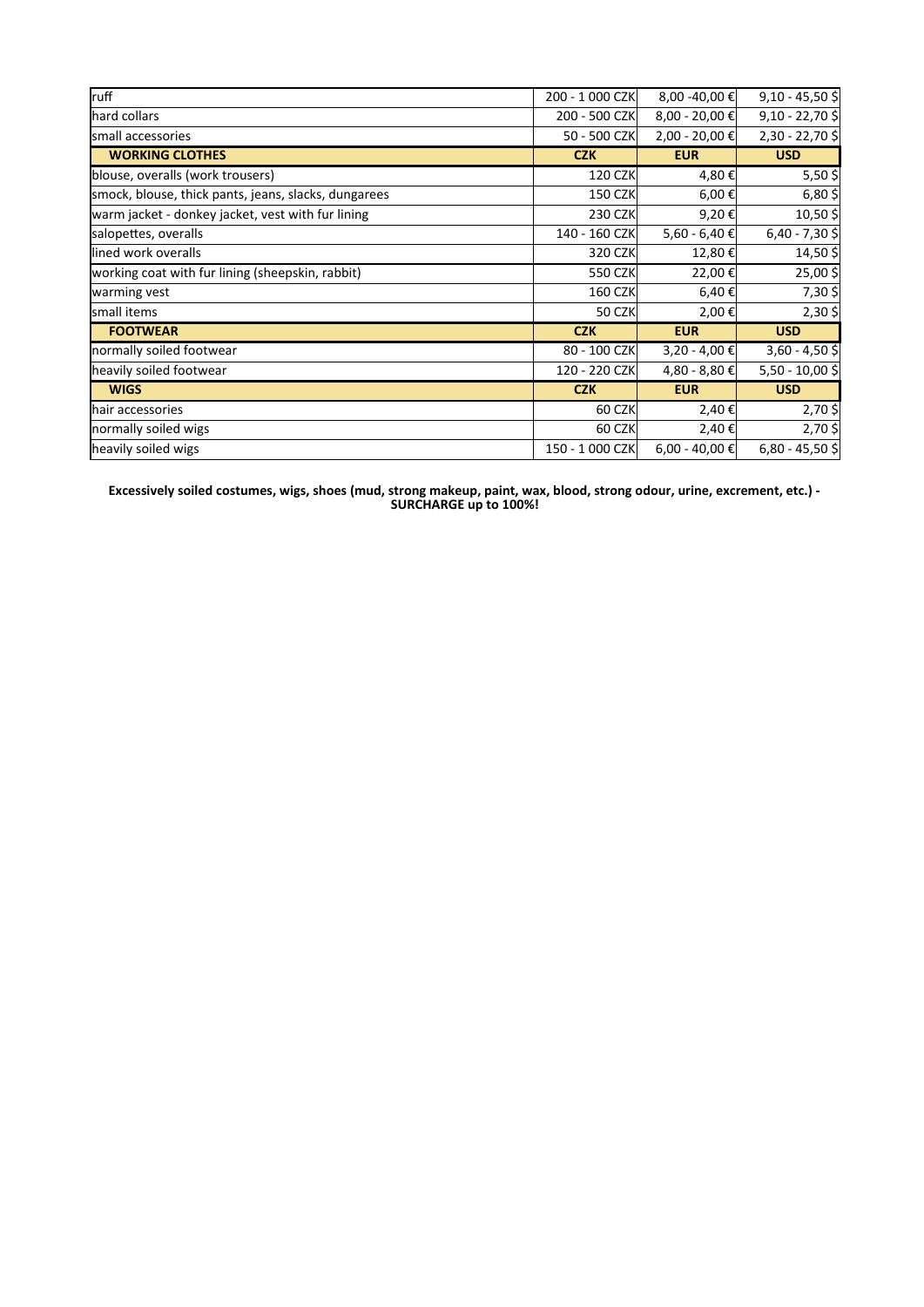| <b>IPRICE LIST - FURNITURE AND PROPS</b>  | all prices are exclusive of VAT |
|-------------------------------------------|---------------------------------|
| <b>Professional and private contracts</b> |                                 |

|                                         | 1 day          | Security deposit     | Insurance value                          |
|-----------------------------------------|----------------|----------------------|------------------------------------------|
| Furniture                               | 5 - 4 000 Kč   | 7 000 Kč **          | 200 - 1 000 000 Kč**                     |
| Small props                             |                | 1 000 Kč **          | 10-150 000 Kč**                          |
| Electrical props                        |                | 2 000 Kč**           | 10-720 000 Kč**                          |
| Carpets and textiles                    |                | 1 000 Kč **          | 5-30 000 Kč **                           |
| <b>Additional costs - services</b>      |                |                      |                                          |
| Fundus available outside business hours | 5 000 Kč       |                      |                                          |
| Repair of furniture and props           |                | 1 hour of work       | 363 Kč                                   |
| 1 week reservation                      | free of charge |                      |                                          |
| Long-term reservation fee for more      |                |                      | according to the volume of the order and |
| than 1 week                             |                | the reservation date |                                          |
| Carpet cleaning                         |                |                      | 60 až 1815 Kč                            |

| <b>PRICING OF FURNITURE RENTALS</b> |                                                                              |  |  |  |
|-------------------------------------|------------------------------------------------------------------------------|--|--|--|
| Day 1-7                             | 70% of the daily rental for every started day                                |  |  |  |
| Day 8-14                            | 50% of the daily rental for every started day                                |  |  |  |
| Day 15-21                           | 25% of the daily rental for every started day                                |  |  |  |
| Day 22-35                           | 20% of the daily rental for every started day                                |  |  |  |
| Day 36-63                           | 15% of the daily rental for every started day                                |  |  |  |
| 64 and more days                    | 10% of the daily rental for every started day                                |  |  |  |
|                                     | PRICING OF SMALL & ELECTRICAL PROPS, DECORATIVE & FURNISHING FABRICS RENTALS |  |  |  |
| Day $1 - 5$                         | 100% of the daily rental for every started day                               |  |  |  |
| $\log 6 - 10$                       | 50% of the daily rental for every started day                                |  |  |  |
| Day 11 - 20                         | 25% of the daily rental for every started day                                |  |  |  |
| Day 21 - 35                         | 20% of the daily rental for every started day                                |  |  |  |
| Day 36 - 65                         | 15% of the daily rental for every started day                                |  |  |  |
| 66 and more days                    | 10% of the daily rental for every started day                                |  |  |  |

\*\*according to the order volume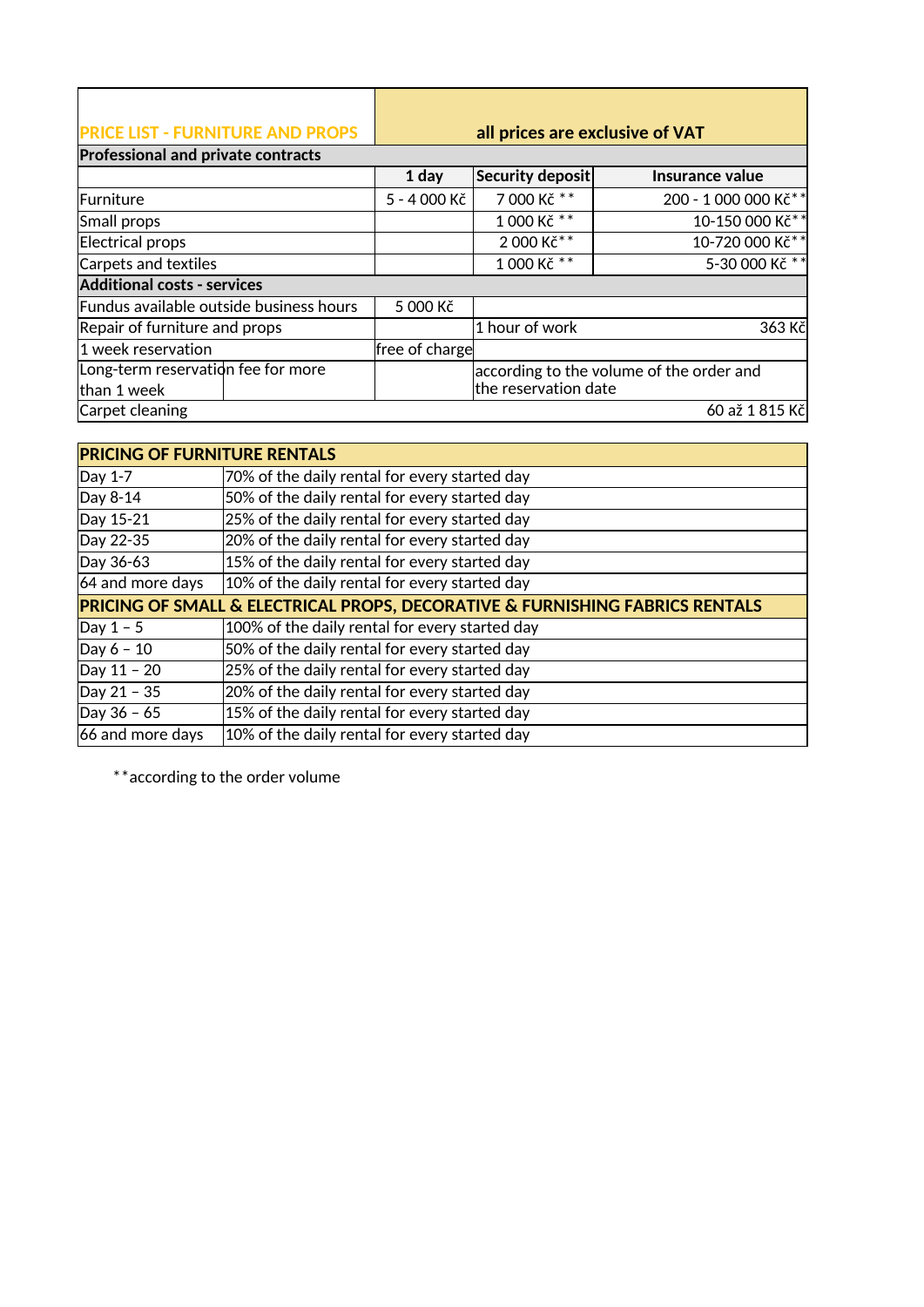## **PRICE LIST OF ITEMS**

| <b>FURNITURE:</b>              |                 | <b>SMALL PROPS:</b>             |                      |
|--------------------------------|-----------------|---------------------------------|----------------------|
| <b>Unspecified</b>             | daily rental    |                                 | daily rental         |
| taburet                        | 70 - 300 Kč     | Porcelain various               | 1 - 20 Kč            |
| chair                          | 150 - 400 Kč    | glass - various                 | 1 - 50 Kč            |
| armchair                       | 50 - 400 Kč     | metal - various                 | 1 - 150 Kč           |
| chest                          | 50 - 500 Kč     | Utensils various, porcelain, c  | 2 - 100 Kč           |
| cabinet                        | 150 - 700 Kč    | household various               | 2 - 150 Kč           |
| table                          | 300 - 700 Kč    | kitchen utensils                | 2 - 200 Kč           |
| crable and baby cot            | 150 - 500 Kč    | vases, jars, pots               | 1 - 200 Kč           |
| playpen and cradle             | 100 - 450 Kč    | plaques, statuettes, sculpture  | $1 - 300 K\check{c}$ |
| stand under flowers            | 100 - 600 Kč    | frames, mirrors                 | 1 - 160 Kč           |
| screens                        | 150 - 800 Kč    | clock                           | 1 - 200 Kč           |
| white technique                | 60 - 300 Kč     | handles, locks, keys, traps     | 1 - 100 Kč           |
| fireplace tools and fireplaces | 50 - 1 200 Kč   | crosses, church needs           | 1 - 300 Kč           |
| pictures                       | 50 - 4 000 Kč   | cassettes, cash register, paint | $1 - 200K\check{c}$  |
| mirror                         | 60 - 3000 Kč    | office stationery and accesso   | 1 - 100 Kč           |
| tapestry                       | 300 - 500 Kč    | smoking accessories             | 1 - 200 Kč           |
| small tables                   | 80 - 600 Kč     | musical instruments and acce    | 2 - 200 Kč           |
| tailors                        | 150 - 200 Kč    | bogs, handbags                  | 10 - 200 Kč          |
| pelmet                         | 50 - 150 Kč     | sport                           | 10 - 50 Kč           |
| gong metal                     | 600 Kč          | medical tools and accessories   | 1 - 200 Kč           |
| small frames                   | 50 Kč           | optics, glasses, photo          | 1 - 240 Kč           |
| wall and historical sculptures | 90 Kč           | bell                            | 2 - 50 Kč            |
| hist. trays                    | <b>80 Kč</b>    | books                           | 2 - 160 Kč           |
| marbles                        | 70 Kč           | globes                          | 4 - 100 Kč           |
| big frames                     | 200 Kč          | stuffed animals, capes          | 20 - 100 Kč          |
| antlers                        | 200 Kč          | skeleton - school aid           | 200 Kč               |
| small antlers                  | 60 Kč           | games                           | 2 - 200 Kč           |
| wooden target                  | <b>50 Kč</b>    |                                 |                      |
| antlers                        | 20 Kč           | <b>ELECTROPROPS:</b>            |                      |
| small mattresses               | 10 Kč           |                                 | daily rental         |
| normal mattresses              | $80 K\check{c}$ | audio and video                 | 2 - 350 Kč           |
| children toys                  | 50 - 300 Kč     | tables lamps                    | 8 - 240 Kč           |
| ironing board                  | 50 - 100 Kč     | wall lamps                      | 25 - 100 Kč          |
| easel                          | 150 - 220 Kč    | ceiling light                   | 6 - 120 Kč           |
| metal and wooden music stand   | 150 - 200 Kč    | chandelier                      | 10 - 2 400 Kč        |
| easel for pictures             | 150 - 300 Kč    | floor lamp                      | 50 - 240 Kč          |
| road sign                      | 150 Kč          | auto armament                   | 4 Kč                 |
| <b>GOTHIC</b>                  | daily rental    | electro props                   | 5 - 250 Kč           |
| taburet                        | 100 - 200 Kč    | bells                           | 2 - 50 Kč            |
| chair                          | 200 - 400 Kč    | circuit breakers and meter      | 2 - 100 Kč           |
| throne                         | 180-800 Kč      | buttons                         | 3 - 50 Kč            |
| armchair                       | 210 - 600 Kč    | kerosene                        | 15 - 150 Kč          |
| chest                          | 400 - 800 Kč    |                                 |                      |
| skříňka                        | 140 - 1600 Kč   | <b>TEXTILE AND CARPETS:</b>     |                      |
| cabinet                        | 400 - 1 600 Kč  |                                 | daily rental         |
| bed                            | 1 000 Kč        | pennants                        | 10 Kč                |
| table                          | 180 - 500 Kč    | banners and flags               | 10 - 50 Kč           |
| kneel                          | 40-500 Kč       | bedspreads and coatings         | 25 - 40 Kč           |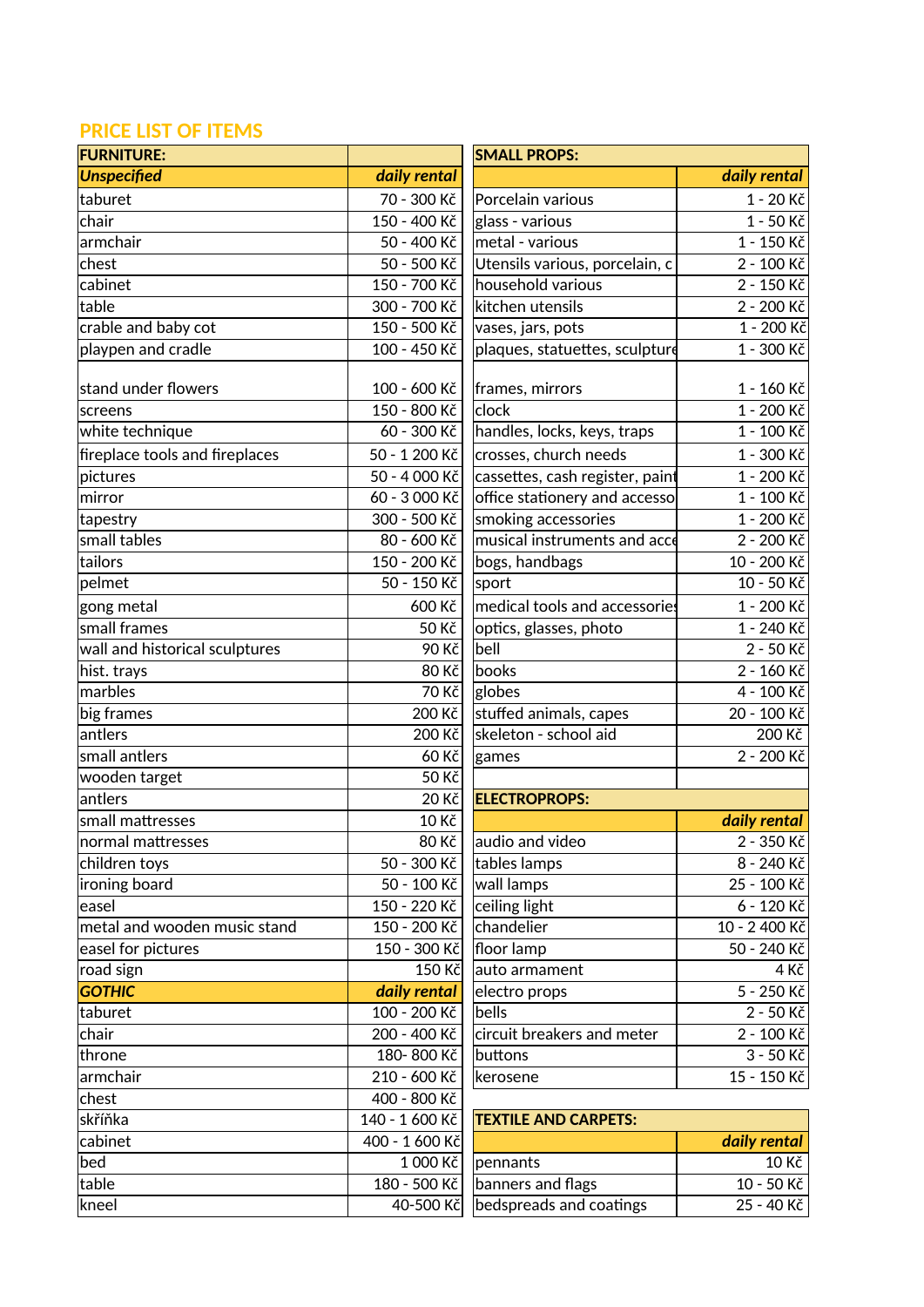| bench                            | 300-1200 Kč    | pillows      | 10-15 Kč  |
|----------------------------------|----------------|--------------|-----------|
| side table                       | 180 - 400 Kč   | duvet        | 40 Kč     |
| coat of  (crest)                 | 100 Kč         | sheet        | 10-15 Kč  |
| <b>RENAISSANCE</b>               | daily rental   | table cloth  | 10-20 Kč  |
| Taburet                          | 300 - 400 Kč   | towel        | 5-15 Kč   |
| chair                            | 250 - 500 Kč   | hinge        | 15-25 Kč  |
| armchair                         | 300-800 Kč     | curtains     | 10-15 Kč  |
| bed                              | 400-1 600 Kč   | curtain call | 40 Kč     |
| chest                            | 300-1 800 Kč   | carpets      | 70-250 Kč |
| sideboard                        | 500-3 000 Kč   | cursor       | 30-120 Kč |
| table                            | 1 100-2 000 Kč | doormat      | 10-15 Kč  |
| cupboard, buffet, secretary      | 300-1700 Kč    | leather, fur | 30-200 Kč |
| dining tables                    | 300-2 600 Kč   |              |           |
| side table                       | 200-700 Kč     |              |           |
| shelf                            | 200-500 Kč     |              |           |
| clock                            | 600 Kč         |              |           |
| kneel                            | 250-500 Kč     |              |           |
| bench                            | 200-1500 Kč    |              |           |
| telescope                        | 500,00 Kč      |              |           |
| jewel boxes                      | 150-400 Kč     |              |           |
| pillar                           | 500,00 Kč      |              |           |
| candlestick                      | 80-300 Kč      |              |           |
| <b>BAROQUE</b>                   | daily rental   |              |           |
| taburet                          | 250-400 Kč     |              |           |
| chair                            | 300-500 Kč     |              |           |
| armchair                         | 400-1 400 Kč   |              |           |
| sofa                             | 600-1 400 Kč   |              |           |
| bed                              | 500-800 Kč     |              |           |
| chest                            | 200-800 Kč     |              |           |
| chest of drawers, dresser, ward. | 300-3 300 Kč   |              |           |
| table, small tables              | 300-1 600 Kč   |              |           |
| clock                            | 600-1 800 Kč   |              |           |
| <b>ROCOCO</b>                    | daily rental   |              |           |
| taburet                          | 300-400 Kč     |              |           |
| chair                            | 300-600 Kč     |              |           |
| armchair                         | 600-1 200 Kč   |              |           |
| sofa                             | 800-2 000 Kč   |              |           |
| bed                              | 600-1 500 Kč   |              |           |
| chest of drawers, dresser, ward. | 400-1 700 Kč   |              |           |
| table                            | 400-4 000 Kč   |              |           |
| shelf cabinet                    | 400-500 Kč     |              |           |
| pelmet                           | 50 Kč          |              |           |
| <b>CLASSICIMS</b>                | daily rental   |              |           |
| taburet                          | 100-500 Kč     |              |           |
| chair                            | 250-500 Kč     |              |           |
| armchair                         | 300-900 Kč     |              |           |
| bench and sofa                   | 600-1 200 Kč   |              |           |
| bed                              | 500-700 Kč     |              |           |
| showcase, cupboard               | 500-1 200 Kč   |              |           |
| table, small tables              | 300-700 Kč     |              |           |
| candlestick 270cm                | 500 Kč         |              |           |
| candlestick 200cm                | 400 Kč         |              |           |

| pillows      | 10-15 Kč    |
|--------------|-------------|
| duvet        | 40 Kč       |
| sheet        | 10-15 Kč    |
| table cloth  | 10-20 Kč    |
| towel        | $5 - 15$ Kč |
| hinge        | 15-25 Kč    |
| curtains     | 10-15 Kč    |
| curtain call | 40 Kč       |
| carpets      | 70-250 Kč   |
| cursor       | 30-120 Kč   |
| doormat      | 10-15 Kč    |
| leather, fur | 30-200 Kč   |
|              |             |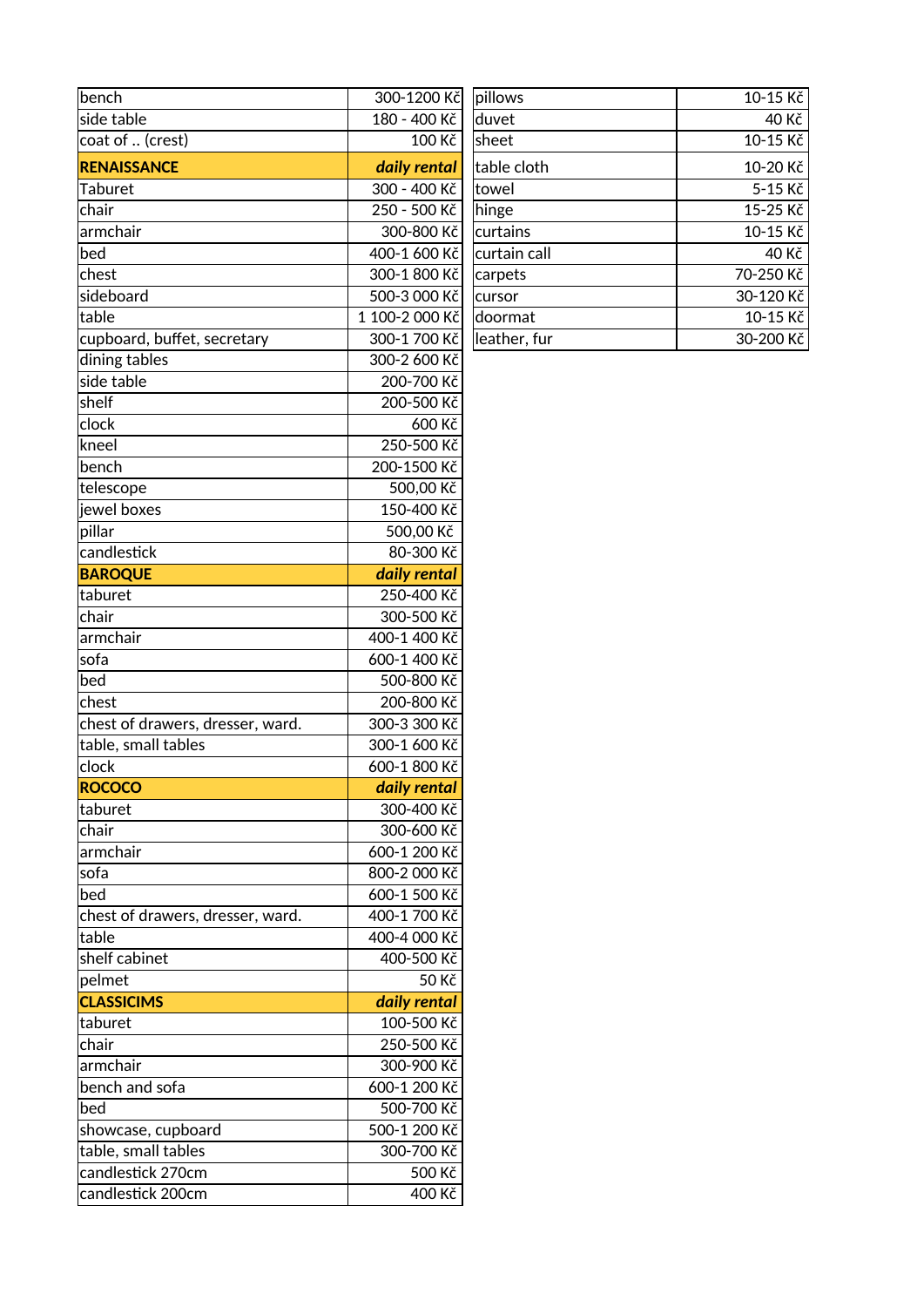| pelmet                           | 100 Kč                     |
|----------------------------------|----------------------------|
| <b>EMPIRE STYLE</b>              | daily rental               |
| sofa with armchairs              | 1 200-2 000 Kč             |
| chair                            | 300-400 Kč                 |
| armchair                         | 500-700 Kč                 |
| sofa, bed                        | 300-1 800 Kč               |
| showcase, cupboard               | 500-1 000 Kč               |
| tables                           | 350-1 400 Kč               |
| small tables                     | 200-600 Kč                 |
| <b>BIEDERMAIER A ROMANTISM</b>   | daily rental               |
| sofa with armchairs              | 1 200-2 200 Kč             |
| taburet                          | 150-500 Kč                 |
| chair                            | 100-550 Kč                 |
| armchair                         | 300-1 200 Kč               |
| bench and sofa                   | 200-1 200 Kč               |
| bed                              | 200-600 Kč                 |
| showcase, cupboard               | 300-1 500 Kč               |
| cabinet                          | 200-1 400 Kč               |
| bookcase                         | 500-900 Kč                 |
| showcase                         | 500-600 Kč                 |
| table                            | 300-1 600 Kč               |
| desk                             | 200-1 800 Kč               |
| side table                       | 200-600 Kč                 |
| bedside table                    | 100-300 Kč                 |
| shelf cabinet                    | 300-600 Kč                 |
| clock                            | 600 Kč                     |
|                                  |                            |
| <b>SECESE, CUBISM AND ORIENT</b> | daily rental               |
| sofa with armchairs              | 1 200-1 400 Kč             |
| sofa                             | 400-1 200 Kč               |
| armchair                         | 300-900 Kč                 |
| chair                            | 200-700 Kč                 |
| bed                              | 200 Kč                     |
| taburet                          | 200-600 Kč                 |
| dining tables                    | 200-1 500 Kč               |
| desk                             | 800-1 800 Kč               |
| side table                       | 300-800 Kč                 |
| bedside table                    | 100-300 Kč                 |
| dressing table                   | 400-1 000 Kč               |
| mirror                           | 500-2 000 Kč               |
| showcase, cupboard               | 400-3 000 Kč               |
| cabinet                          | 200-1 000 Kč               |
| showcase                         | 550 Kč                     |
| clock                            | 300-600 Kč                 |
| shelf cabinet                    | 250-300 Kč                 |
| <b>CONTEMPORANEITY</b>           | daily rental               |
| sofa with armchairs              | 1 200-1 400 Kč             |
| sofa                             | 120-1 000 Kč               |
| armchair                         | 100-700 Kč                 |
| chair                            | 80-400 Kč                  |
| bed                              | 150-800 Kč                 |
| taburet<br>dining tables         | 100-250 Kč<br>100-1 500 Kč |